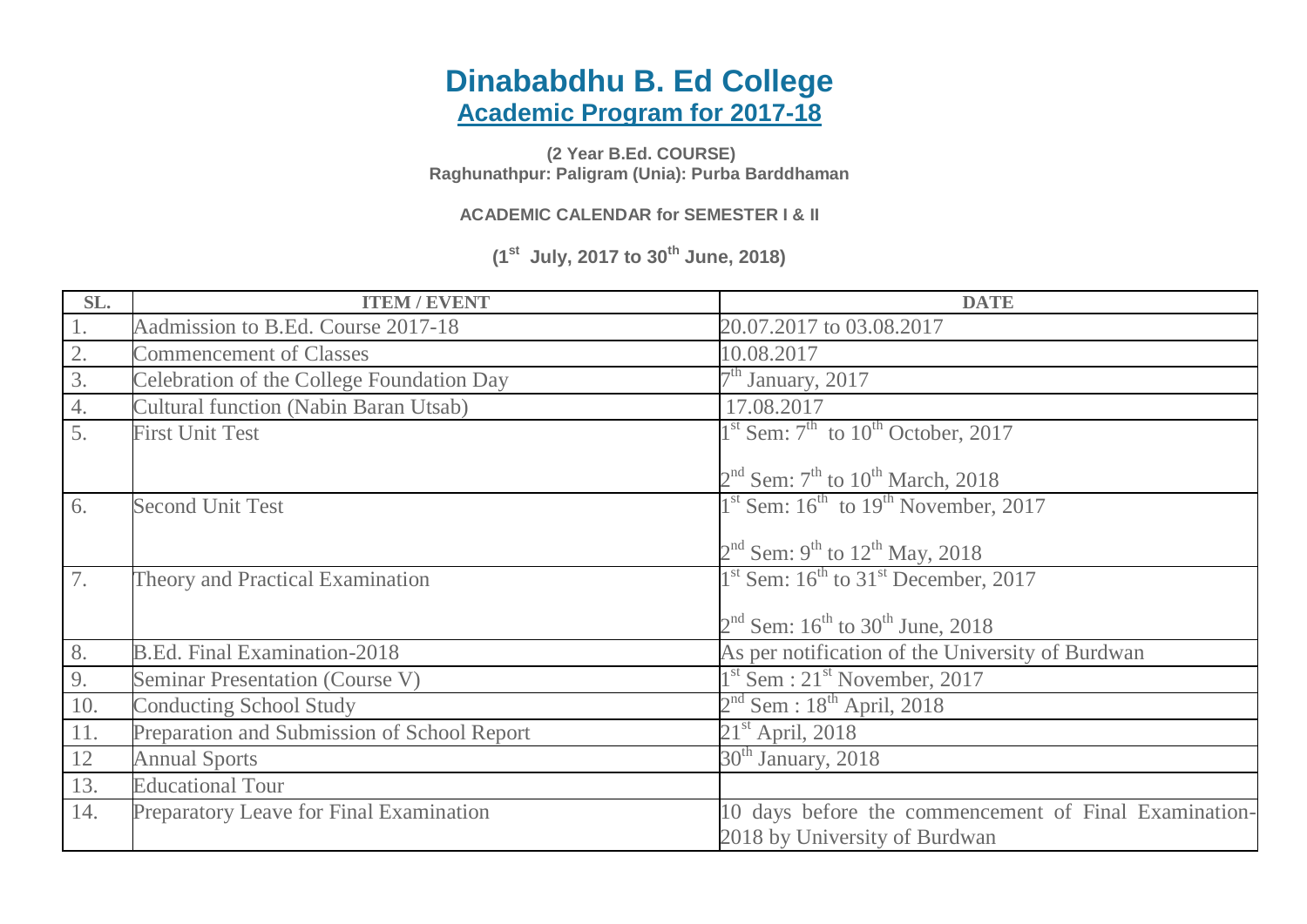| 15. | 1 <sup>st</sup> Semester [EPC-1] Full Marks: 50                                                                                                                                 |                                               |
|-----|---------------------------------------------------------------------------------------------------------------------------------------------------------------------------------|-----------------------------------------------|
|     | <b>Mode of Transaction</b>                                                                                                                                                      |                                               |
|     | * Small group interaction in a round table circle                                                                                                                               | 05th September, 2017 and 11th September, 2017 |
|     | * Reflective Questioning                                                                                                                                                        |                                               |
|     | * Combining Listening Comprehension, Reading and Writing                                                                                                                        |                                               |
|     | * Text to be selected from conceptual, Empirical, Historical,<br>Policy Documents, Studies about Schools, Teaching, Learning,<br>Autotrophies, Field Notes, Narrative Text etc. |                                               |
|     | Creative Literacy Activities, Journalizing, Writing Diary etc.                                                                                                                  |                                               |
| 16. | 2nd Semester [EPC-2] Full Marks: 50                                                                                                                                             |                                               |
|     | <b>Mode of Transaction</b>                                                                                                                                                      |                                               |
|     | * Visit to Places of Drama & Art & Exhibition with Critical <sup>16th May, 2018</sup> & 17th May, 2018<br>Appreciation                                                          |                                               |
|     | * Role Play, Psycho Dram, Mono Act, One Act Play/Skit                                                                                                                           |                                               |
|     | Fine Arts for Creative & ? or Aesthetic Appreciation <i>i.e.</i> Cultural<br>Programme/Magazine                                                                                 |                                               |
|     | Be able to be engaged in Musical Performances<br>∗                                                                                                                              |                                               |
|     | Innovative Ciombinations of Various Performing/Visual<br>Arts                                                                                                                   |                                               |
| 17. | <b>Observation Day</b>                                                                                                                                                          | Independence Day: 15-08-2017<br>a)            |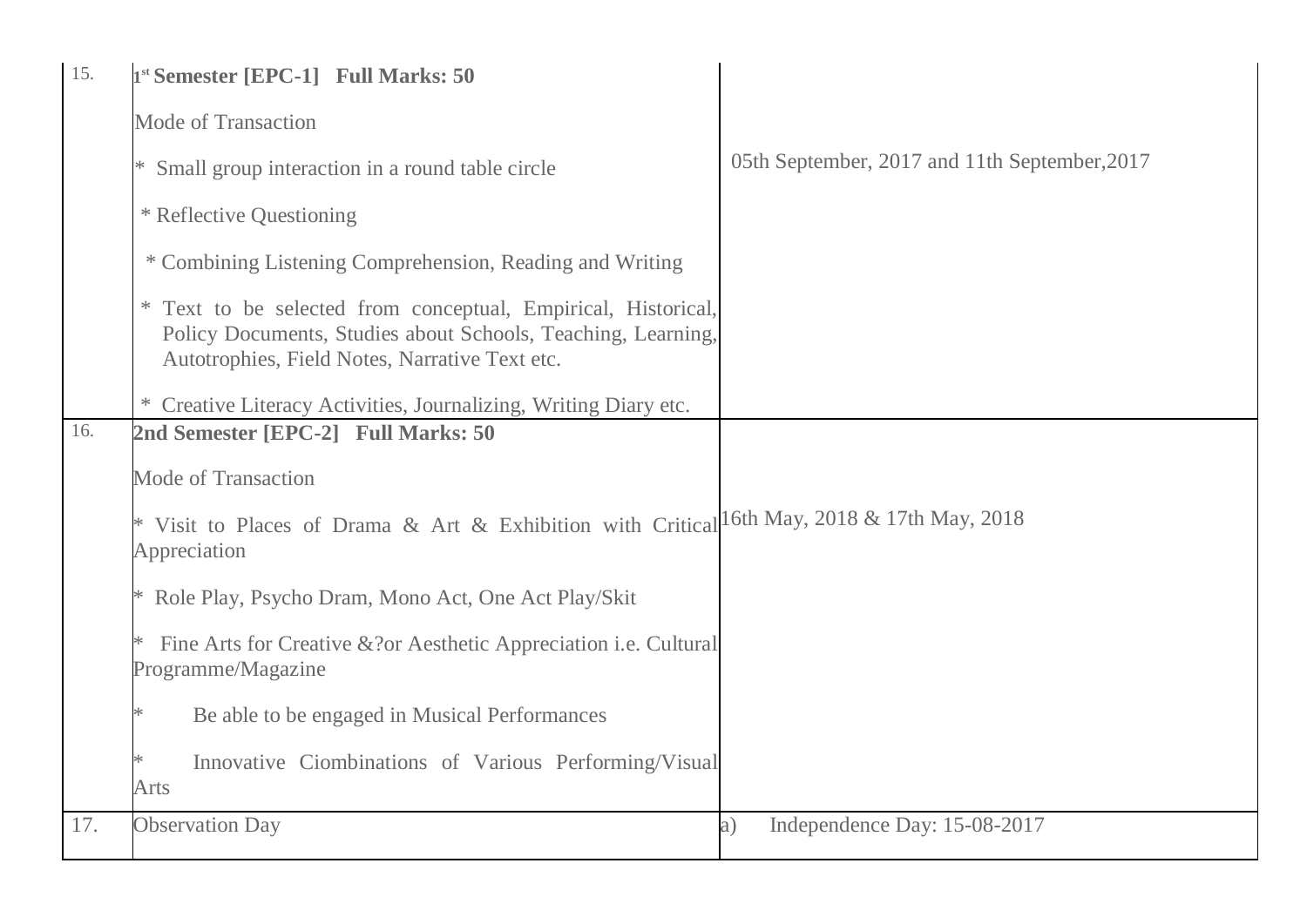|    |                                                                                                                                     | $\mathbf{b}$ | Dr. Radhakrishnan's Birthday: 05-09-2017                                |
|----|-------------------------------------------------------------------------------------------------------------------------------------|--------------|-------------------------------------------------------------------------|
|    |                                                                                                                                     | c)           | World Literacy Day: 09-09-2017                                          |
|    |                                                                                                                                     | $\rm d)$     | Iswar Chandra Vidyasagar's Birthday: 26-09-2017                         |
|    |                                                                                                                                     | e)           | Gandhi Jayanti: 02-10-2017                                              |
|    |                                                                                                                                     |              | Sister Nivedita's Birthday: 28-10-2017                                  |
|    |                                                                                                                                     | g)           | Khudiram Bose's Birthday &                                              |
|    |                                                                                                                                     |              | World Disable Day: 03-12-2017                                           |
|    |                                                                                                                                     | $\ln$ )      | Human Rights Day: 11-12-2017                                            |
|    |                                                                                                                                     |              | Swami Vivekananda's Birthday: 12-01-2018                                |
|    |                                                                                                                                     |              | Netaji Chandra Bose's Birthday: 23-01-2018                              |
|    |                                                                                                                                     | $\mathbf{k}$ | Rabindra Nath Tagore's Birthday:09-05-2018                              |
|    |                                                                                                                                     |              | Raja Ram Mohan Roy's Birthday: 22-05-2018                               |
| 18 | Holidays as prescribed by the University of Burdwan (The list of a)<br>the Holidays is Provisional and Subject to be changed as per |              | Janmastami: 14 <sup>th</sup> Aug, 2017                                  |
|    | Govt./University order)                                                                                                             | $\mathbf{b}$ | Id-Uz-Zuha: $02nd$ Sep, 2017                                            |
|    |                                                                                                                                     | $\circ$ )    | Mahalaya: 19 <sup>th</sup> Sep, 17                                      |
|    |                                                                                                                                     | $\rm d)$     | Puja Vacation: 27 <sup>th</sup> Sep, 2017 to 30 <sup>th</sup> Sep, 2017 |
|    |                                                                                                                                     | e)           | Lakshmi Puja: 05-10-2017                                                |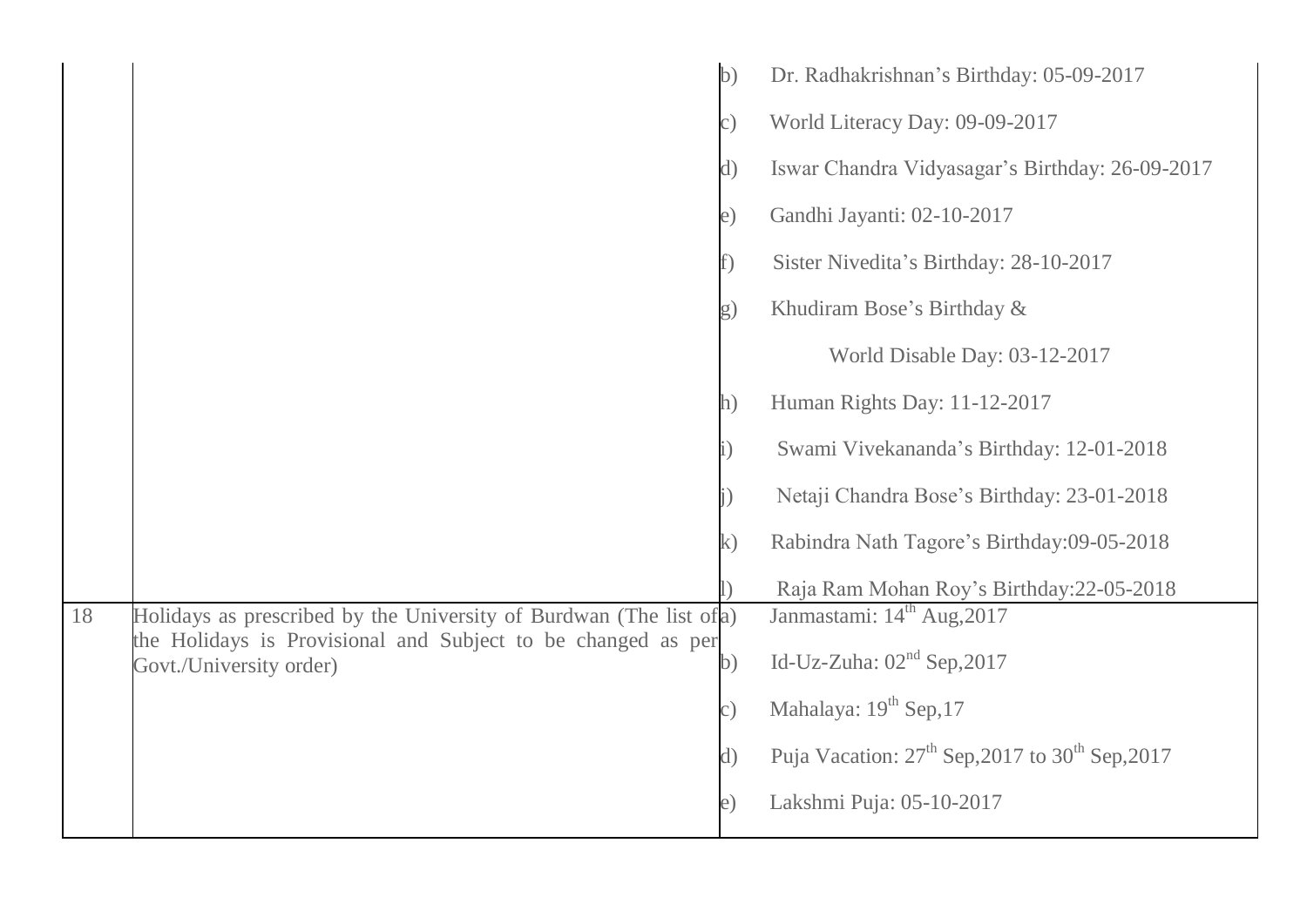| t  | Kali Puja: 19-10-2017              |
|----|------------------------------------|
| g) | Guru Nanak Birthday: 04-11-2017    |
|    | Christmas Day: 25-12-2017          |
|    | Winter Recess-26-12-17 to 31-12-17 |
|    | Republic Day: 26-01-2018           |
| K  | Fateha Dwaz Daham:                 |
|    | May Day: 01-05-2018                |
|    |                                    |

Purposeful Learning through Direct Based Experience

- 1. Educational Tour
- 2. Annual Sports
- 3. Project Work (Gardening, Plantation and Maintenance preparation of Note Book.
- 4. Organizing Relief Work.
- 5. Project on Role and importance of Transport and Communication.
- 6. Collection of natural objects and preparation of compiling book, flower, leaf, feather etc. preparation of Note Book.
- 7. Observation of work in natural environment, climate, trees and plants, insects, beasts and birds, Life-cycle of animals.
- 8. Science Fair/ Seminar/Workshop

(The dates of the above programmes will be prepared in consultation with the Teaching Staff & Head)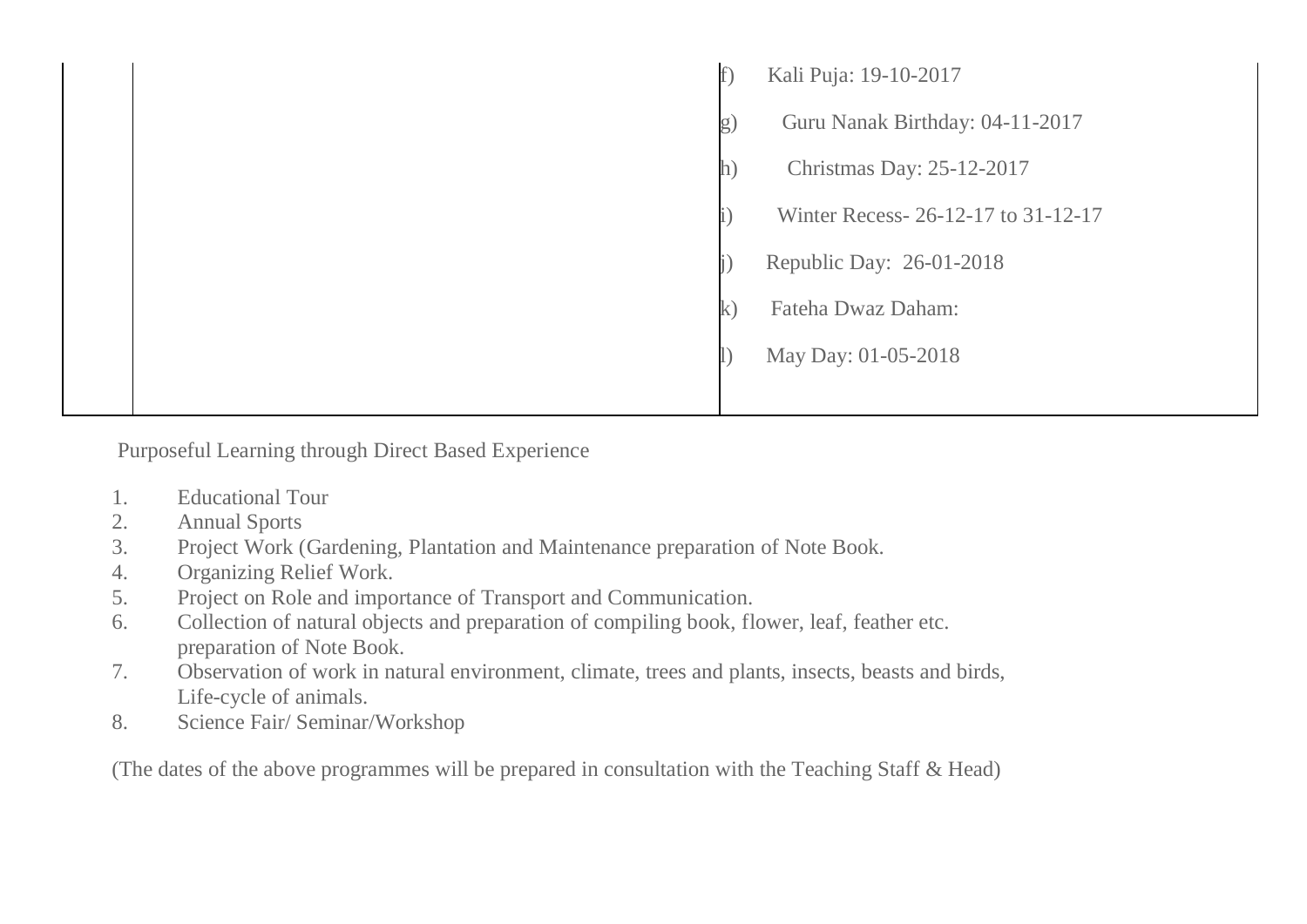## **Dinabandhu B.Ed College Academic Program for 2017-18**

**(2 Year D.El..Ed. COURSE)**

**Raghunathpur:Paligram(Unia): Purba Barddhaman**

**(1st July, 2017 to 30th June, 2018)**

| SL.  | <b>ITEM / EVENT</b>                       | <b>DATE</b>                                       |
|------|-------------------------------------------|---------------------------------------------------|
| $1.$ | <b>Commencement of Classes</b>            | $01st$ July, 2017                                 |
| 2.   | Janmastami                                | $14^{th}$ Aug, 2017                               |
| 3.   | <b>Independence Day</b>                   | $15^{th}$ Aug, 2017                               |
| 4.   | Id-Uz-Zuha                                | $02nd$ Sep, 2017                                  |
| 5.   | Teacher's Day                             | $05^{th}$ Sep, 2017                               |
| 6.   | <b>World Literacy Day</b>                 | $8^{th}$ Sep, 2017                                |
| 7.   | Mahalaya                                  | $19^{th}$ Sep, 2017                               |
| 8.   | Vidyasagar' Birth Day                     | $26^{th}$ Sep, 2017                               |
| 9.   | Puja Vacation                             | $27th$ Sep, 2017 to $21st$ Oct, 2017              |
| 10.  | <b>Birth Day Of Guru Nanak</b>            | $4^{th}$ Nov, 2017                                |
| 11.  | <b>Pre-Test Examination</b>               | $20^{th}$ Nov, 2017 to 30 <sup>th</sup> Nov, 2017 |
| 12.  | Fateh-Dohaj-Daham                         | $2nd$ Dec, 2017                                   |
| 13.  | <b>Micro Practice Teaching</b>            | $10^{th}$ Dec, 2017 to $23^{rd}$ Dec, 2017        |
| 14.  | Chrismas                                  | $25^{th}$ Dec, 2017                               |
| 15.  | <b>New Year</b>                           | $1st$ Jan, 2017                                   |
| 16.  | Celebration of the College Foundation Day | $7th$ January, 2017                               |
| 17.  | Birth Day of Swami Vivekananda            | $12^{th}$ Jan, 2018                               |